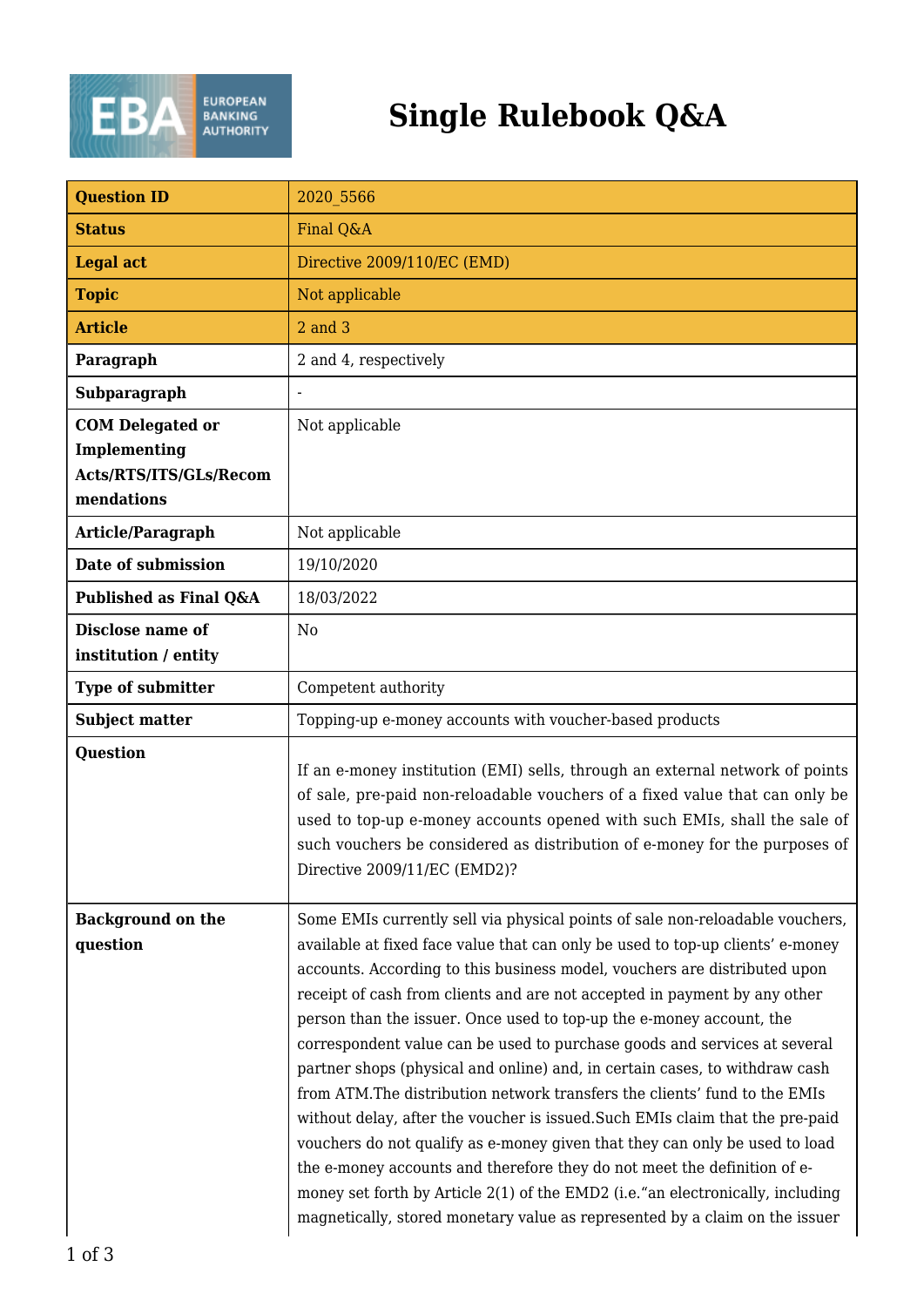|                     | <b>Disclaimer:</b>                                                                                                                                                                                                                                                                                                                                                                                                                                                                                                                                                                                                                                                                                                                                                                                                                                                                                                                                                                                                                                                                                                                                                                                                                                                                                                                                                                                                                                                                                                                                                                                                                                                                                                                                                                                                                                                                                                                                                                                                                                                                                                                                                                                                                                                                                                                                                                                                                                                                                                                                                                                                                                               |
|---------------------|------------------------------------------------------------------------------------------------------------------------------------------------------------------------------------------------------------------------------------------------------------------------------------------------------------------------------------------------------------------------------------------------------------------------------------------------------------------------------------------------------------------------------------------------------------------------------------------------------------------------------------------------------------------------------------------------------------------------------------------------------------------------------------------------------------------------------------------------------------------------------------------------------------------------------------------------------------------------------------------------------------------------------------------------------------------------------------------------------------------------------------------------------------------------------------------------------------------------------------------------------------------------------------------------------------------------------------------------------------------------------------------------------------------------------------------------------------------------------------------------------------------------------------------------------------------------------------------------------------------------------------------------------------------------------------------------------------------------------------------------------------------------------------------------------------------------------------------------------------------------------------------------------------------------------------------------------------------------------------------------------------------------------------------------------------------------------------------------------------------------------------------------------------------------------------------------------------------------------------------------------------------------------------------------------------------------------------------------------------------------------------------------------------------------------------------------------------------------------------------------------------------------------------------------------------------------------------------------------------------------------------------------------------------|
|                     | The monetary value as represented in the "prepaid vouchers" is to be<br>qualified as electronic money in accordance with Article 2(1) of EMD2.                                                                                                                                                                                                                                                                                                                                                                                                                                                                                                                                                                                                                                                                                                                                                                                                                                                                                                                                                                                                                                                                                                                                                                                                                                                                                                                                                                                                                                                                                                                                                                                                                                                                                                                                                                                                                                                                                                                                                                                                                                                                                                                                                                                                                                                                                                                                                                                                                                                                                                                   |
| <b>Final answer</b> | The sale of "prepaid vouchers" as described by the questioner is to be<br>considered as distribution of electronic money according to Article 3(4) of<br>Directive 2009/110/EC (EMD2) and Recital 10 of EMD2.                                                                                                                                                                                                                                                                                                                                                                                                                                                                                                                                                                                                                                                                                                                                                                                                                                                                                                                                                                                                                                                                                                                                                                                                                                                                                                                                                                                                                                                                                                                                                                                                                                                                                                                                                                                                                                                                                                                                                                                                                                                                                                                                                                                                                                                                                                                                                                                                                                                    |
|                     | transactions as defined in point 5 of Article 4 of Directive 2007/64/EC and<br>which is accepted by a natural or legal person other than the electronic<br>money issuer"). As a consequence of this approach, the sellers of such<br>vouchers cannot be deemed as distributors of e-money. This is particularly<br>relevant in case of EMIs operating on a cross-border basis; in this case, the<br>engagement of distributors has significant implications under both sectorial<br>legislation (i.e. EMD2 and PSD2) and AML/CFT regulation as the provision of<br>services via a distributor can qualify as "establishment", in accordance with<br>the criteria set forth in the EBA Opinion dated 24 April 2019 (EBA-<br>Op-2019-03) and in the national AML legal framework. More specifically,<br>EMIs operating in another Member State through an establishment shall<br>comply with:additional reporting requirements in favor of the national<br>competent Authority of the host Member State, where the option set forth in<br>Article 29(2) of PSD2 has been exercised in such host Member State; the<br>AML/CFT rules of the host Member State, including the obligation to appoint<br>a central contact point under Delegated Regulation (EU) 2018/1108, if<br>required so. Although the voucher itself is not accepted by a natural or legal<br>person other than the electronic money issuer, the additional operational<br>steps added to reload the e-money account do not alter the unity of the top-<br>up; all these steps are strictly linked as they are intended to achieve a single<br>result (i.e. topping up e-money account). The circumstance that the<br>distribution network without delay transfers the clients' fund to the EMIs<br>further supports our reasoning. Moreover, setting an artificial distinction<br>between the selling of pre-paid vouchers and the issuance of e-money would<br>be undesirable since it would create room for regulatory arbitrage from both<br>the prudential and the AML perspective. Finally, the suggested interpretation<br>would ensure compliance with recital 10 of the EMD2 that states that<br>"distribution of e-money" should be understood as "selling or reselling<br>electronic money products to public, providing a means of distributing<br>electronic money to customers, or of redeeming electronic money on the<br>request of customers or of topping up customers' electronic money products,<br>through natural or legal persons on their behalf, according to the<br>requirements of their respective business models", which would be<br>otherwise easily circumvented. |
|                     | which is issued on receipt of funds for the purpose of making payment                                                                                                                                                                                                                                                                                                                                                                                                                                                                                                                                                                                                                                                                                                                                                                                                                                                                                                                                                                                                                                                                                                                                                                                                                                                                                                                                                                                                                                                                                                                                                                                                                                                                                                                                                                                                                                                                                                                                                                                                                                                                                                                                                                                                                                                                                                                                                                                                                                                                                                                                                                                            |